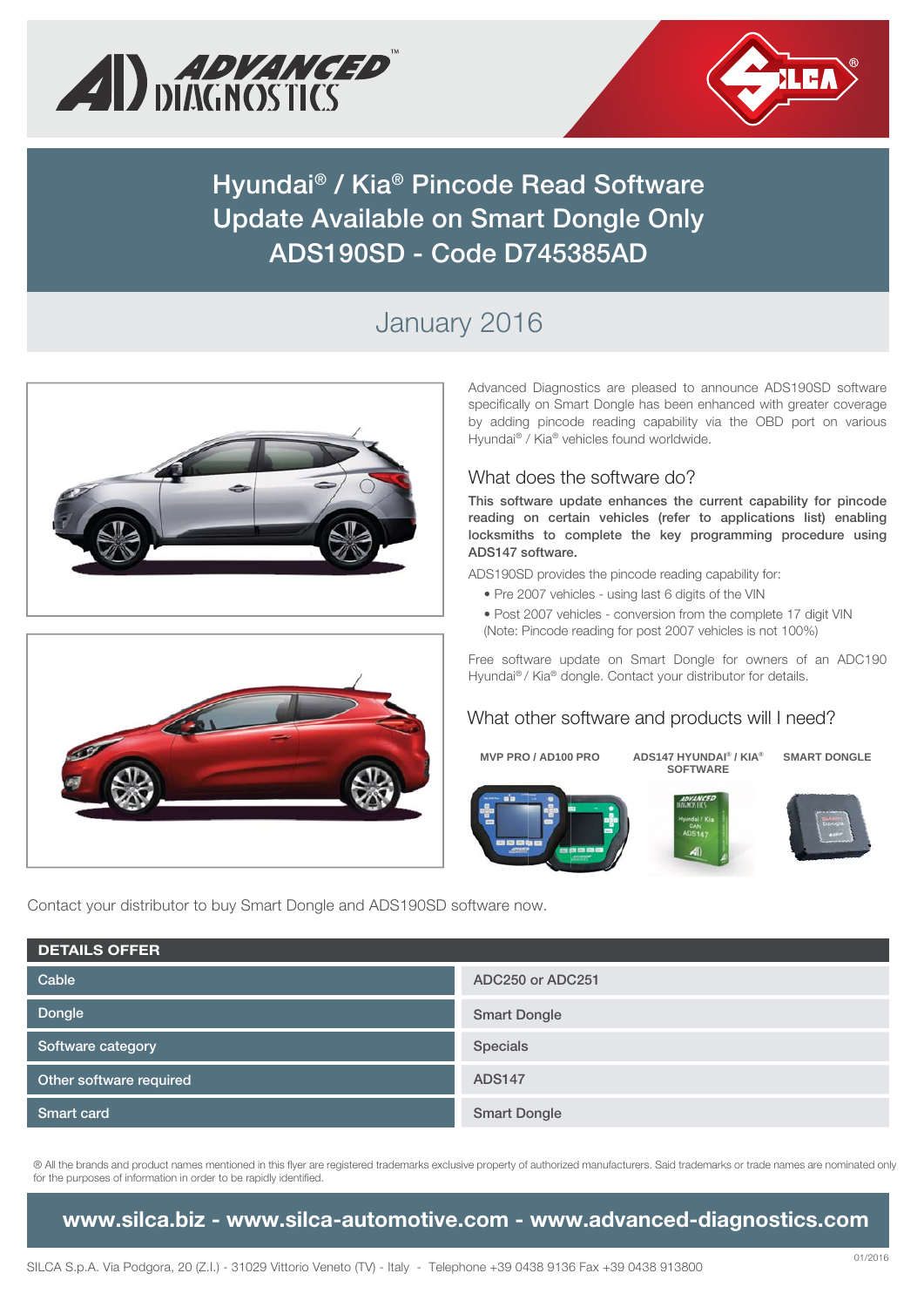



## **Hyundai® ADS190SD Software Applications**

### Pincode Read Software ADS190SD - used with ADS147

| <b>TABLE</b>                                             |                           |                                   |                           |                                                                                       |                                                         |                            |                 |                                                                                                                                                                        |
|----------------------------------------------------------|---------------------------|-----------------------------------|---------------------------|---------------------------------------------------------------------------------------|---------------------------------------------------------|----------------------------|-----------------|------------------------------------------------------------------------------------------------------------------------------------------------------------------------|
| 60                                                       | $\mathbf{Q}_n$            | $\overline{\bullet}$              | $\overline{\mathbf{P}}$   | $\mathbf{R}$                                                                          | PRO                                                     | $\bigcirc$                 | 85              | $\bigoplus_{i=1}^n$<br>REF.                                                                                                                                            |
| Hyundai® Getz (Blade) Petrol<br>2007 to 2011             | $\blacktriangledown$      | $\left(\blacktriangledown\right)$ | $\left(\checkmark\right)$ | $\left(\checkmark\right)$                                                             | ADC250 or<br>ADC251                                     | Smart Dongle               | $\bigotimes$    | HYN6TE                                                                                                                                                                 |
| Hyundai <sup>®</sup> Getz (Blade) Diesel<br>2007 to 2011 | $\blacktriangledown$      | $\left(\blacktriangledown\right)$ | $\blacktriangledown$      | $\left(\checkmark\right)$                                                             | ADC250 or<br>ADC251                                     | Smart Dongle               | $\bigotimes$    | HYN6TE                                                                                                                                                                 |
| Hyundai® i10 (Blade) Petrol<br>2014 Onwards              | $\blacktriangledown$      |                                   | $\blacktriangledown$      | $\blacktriangledown$                                                                  | ADC250 or<br>ADC251                                     | Smart Dongle               | $\bigotimes$    | Not available                                                                                                                                                          |
| Hyundai <sup>®</sup> i10 (Blade) Petrol<br>2007 to 2013  | $\blacktriangledown$      | $\left(\checkmark\right)$         | $\left(\checkmark\right)$ | $\bigvee$                                                                             | ADC250 or<br>ADC251                                     | Smart Dongle               | $\bigotimes$    | HYN14TE                                                                                                                                                                |
| Hyundai <sup>®</sup> i20 (Blade) Petrol<br>2007 to 2014  | $\blacktriangledown$      | $\blacktriangledown$              | $\blacktriangledown$      | $\left(\checkmark\right)$                                                             | ADC250 or<br>ADC251                                     | Smart Dongle               | $\bigotimes$    | TOY40BTE                                                                                                                                                               |
| Hyundai <sup>®</sup> i30 (Blade) Petrol<br>2007 to 2012  | $\blacktriangledown$      | $\blacktriangledown$              | $\blacktriangledown$      | $\blacktriangledown$                                                                  | ADC250 or<br>ADC251                                     | Smart Dongle               | $\bigotimes$    | TOY40BTE                                                                                                                                                               |
| Hyundai® i30 (Blade) Diesel<br>2007 to 2012              | $\blacktriangledown$      | $\blacktriangledown$              | $(\vee)$                  | $\left(\checkmark\right)$                                                             | ADC250 or<br>ADC251                                     | Smart Dongle               | $\bigcirc$      | TOY40BTE                                                                                                                                                               |
| Hyundai® iX35 (Blade) Diesel<br>2007 to 2015             | $\blacktriangledown$      | $\blacktriangledown$              | $\blacktriangledown$      | $\left(\checkmark\right)$                                                             | ADC250 or<br>ADC251                                     | Smart Dongle               | $\bigotimes$    | TOY49TE                                                                                                                                                                |
| Hyundai® Elantra (Blade) Petrol<br>2007 to 2011          | $\blacktriangledown$      | $\blacktriangledown$              | $\blacktriangledown$      | $\blacktriangledown$                                                                  | ADC250 or<br>ADC251                                     | Smart Dongle               | $\bigotimes$    | HYN14RTE                                                                                                                                                               |
| $\ddot{z}$<br>$\bigotimes$                               | $\left(  \bullet \right)$ | ⊜                                 | 金                         | O Use<br>C) Wh<br>are for this key.<br>40<br>à<br>$\mathcal{L}$<br>C Rom 2006 to 2009 | <b>SILCA</b> INCITE MOVE<br>dari u<br><b>Vet Versie</b> | WHITE<br>O<br>$\mathbf{g}$ | compatible with | For further details on the<br>keys listed in this table,<br>ADS190SD applications,<br>visit Silca Electronic Key<br>Catalogue ekc.silca.biz<br>or download MySilca App |

**Important Note:** To prevent damage to Smart Dongle, ensure that the ignition is turned off when connecting the programmer to the vehicle.

 $\overline{O}$ 

ã.

**New Hyundai® /Kia® vehicles will be added to ADS190SD. To keep up to date with the latest additions - please visit [Info](http://iq.advanced-diagnostics.com/vd/ad.aspx)  [Quest](http://iq.advanced-diagnostics.com/vd/ad.aspx) via the AD website.**

® All the brands and product names mentioned in this flyer are registered trademarks exclusive property of authorized manufacturers. Said trademarks or trade names are nominated only for the purposes of information in order to be rapidly identified.

**www.silca.biz - www.silca-automotive.com - www.advanced-diagnostics.com**

HYN6TE HYN14TE HYN14RTE TOY40BTE TOY49TE

**AMP**